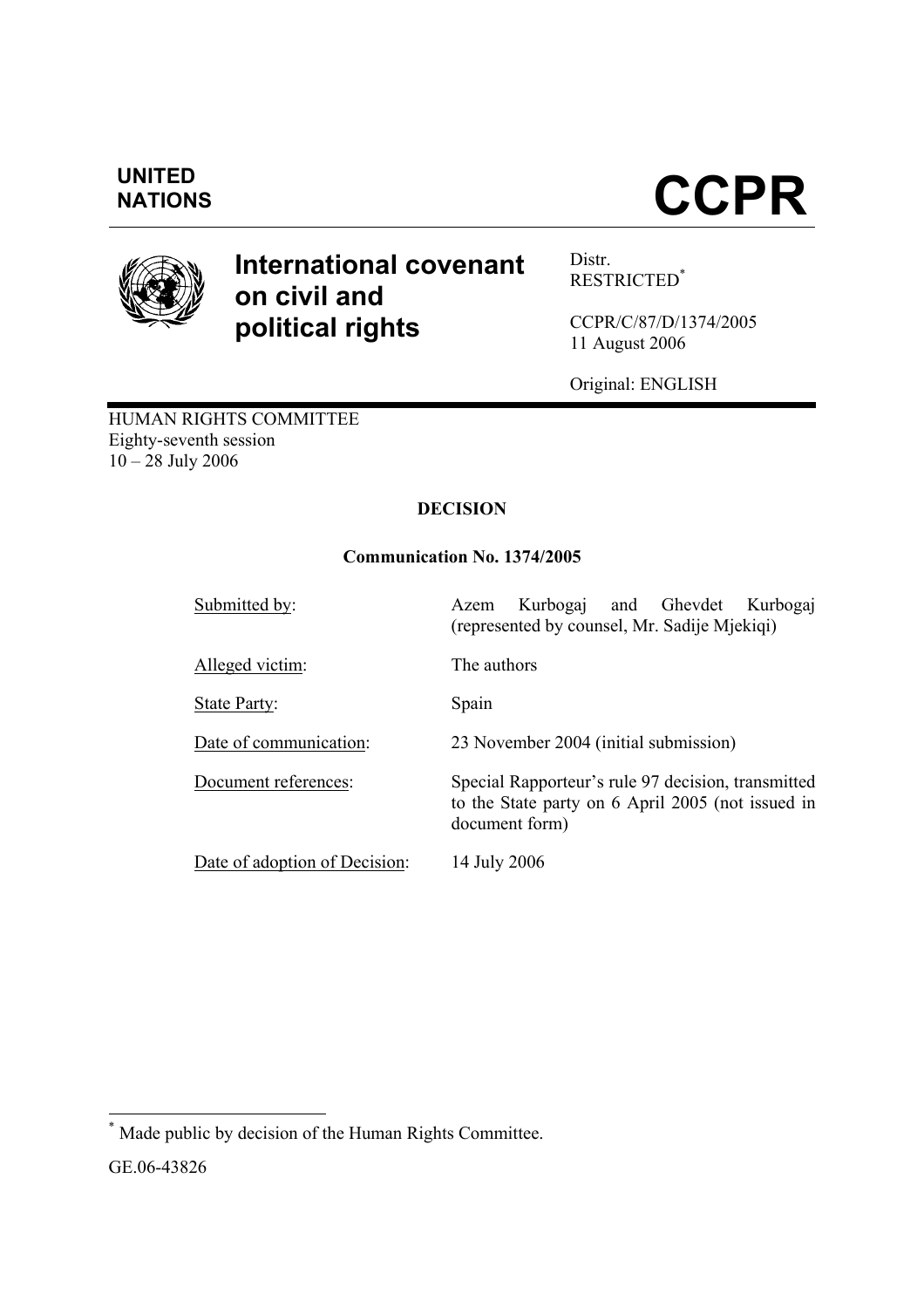*Subject matter:* Jurisdiction of State Party over acts committed by the Spanish Police Unit of UNMIK;

 *Procedural issues:* Non-exhaustion of domestic remedies;

 *Substantive issues:* Ill-treatment of authors and members of their family;

 *Articles of the Covenant:* 2, paragraph 3 (a); 7; 17;

 *Articles of the Optional Protocol:* 5(2)(b).

#### [ANNEX]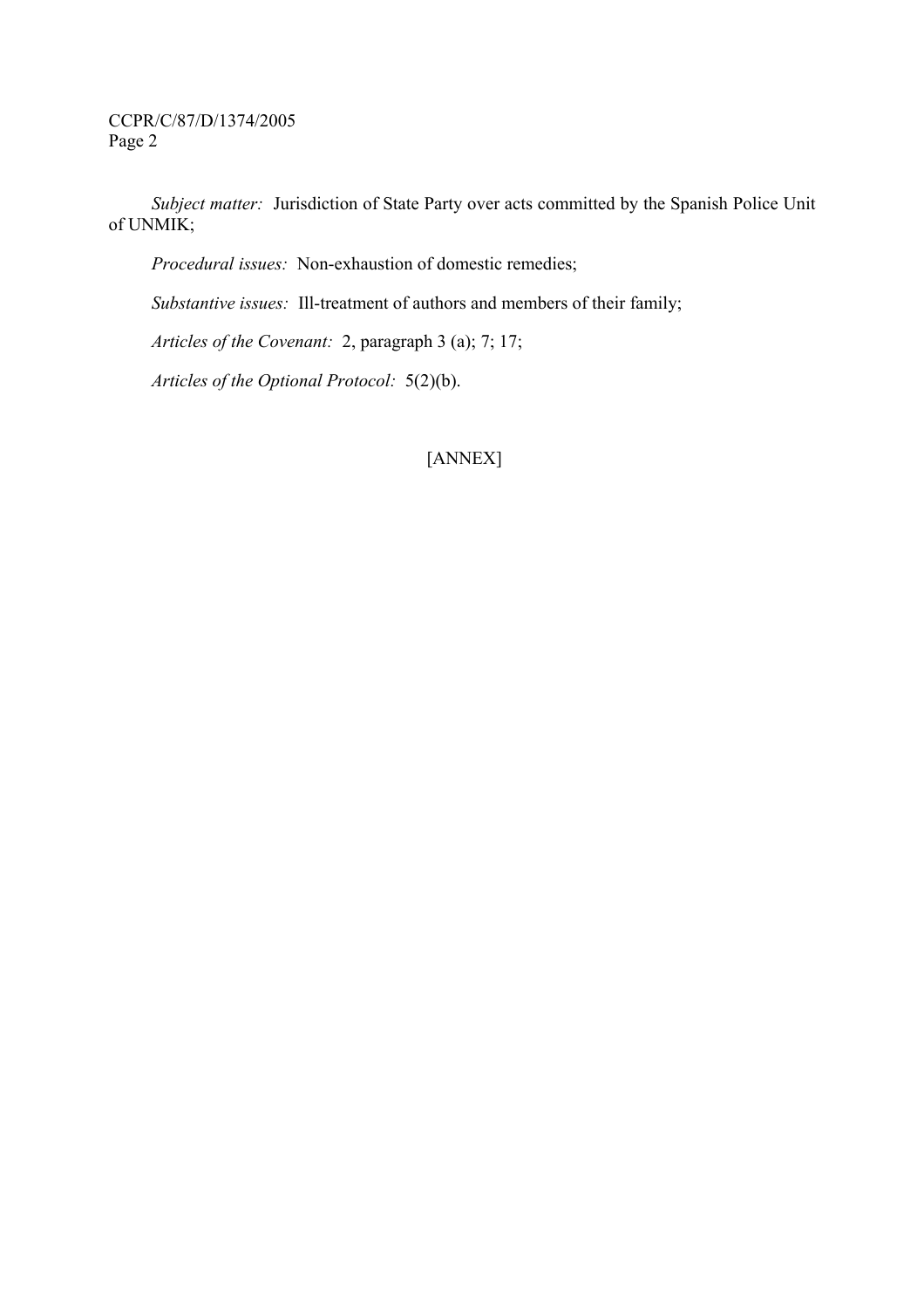#### **ANNEX**

#### DECISION OF THE HUMAN RIGHTS COMMITTEE UNDER THE OPTIONAL PROTOCOL TO THE INTERNATIONAL COVENANT ON CIVIL AND POLITICAL RIGHTS

Eighty-seventh session

#### concerning

#### **Communication No. 1374/2005\***

| Submitted by:          | Kurbogaj and Ghevdet Kurbogaj<br>Azem<br>(represented by counsel, Mr. Sadije Mjekiqi) |
|------------------------|---------------------------------------------------------------------------------------|
| Alleged victim:        | The authors                                                                           |
| State party:           | Spain                                                                                 |
| Date of communication: | 23 November 2004 (initial submission)                                                 |

 The Human Rights Committee, established under article 28 of the International Covenant on Civil and Political Rights,

Meeting on 14 July 2006

Adopts the following:

-

#### **DECISION ON ADMISSIBILITY**

1. The authors of the communication are Azem (first author) and Ghevdet (second author) Kurbogaj, both of Kosovar Albanian origin, born on 22 April 1949 and on 4 May 1975, respectively. They claim to be victims of violations by Spain of articles 2, paragraph 3 (a); 7 and 17 of the Covenant. They are represented by counsel, Mr. Sadije Mjekiqi. The Covenant and the Optional Protocol entered into force for Spain on 27 July 1977 and on 25 January 1985, respectively.

<sup>\*</sup> The following members of the Committee participated in the examination of the present communication: Mr. Abdelfattah Amor, Mr. Nisuke Ando, Mr. Prafullachandra Natwarlal Bhagwati, Ms. Christine Chanet, Mr. Maurice Glèlè Ahanhanzo, Mr. Edwin Johnson, Mr. Walter Kälin, Mr. Ahmed Tawfik Khalil, Mr. Rafael Rivas Posada, Sir Nigel Rodley, Mr. Ivan Shearer, Mr. Hipólito Solari-Yrigoyen and Mr. Roman Wieruszewski.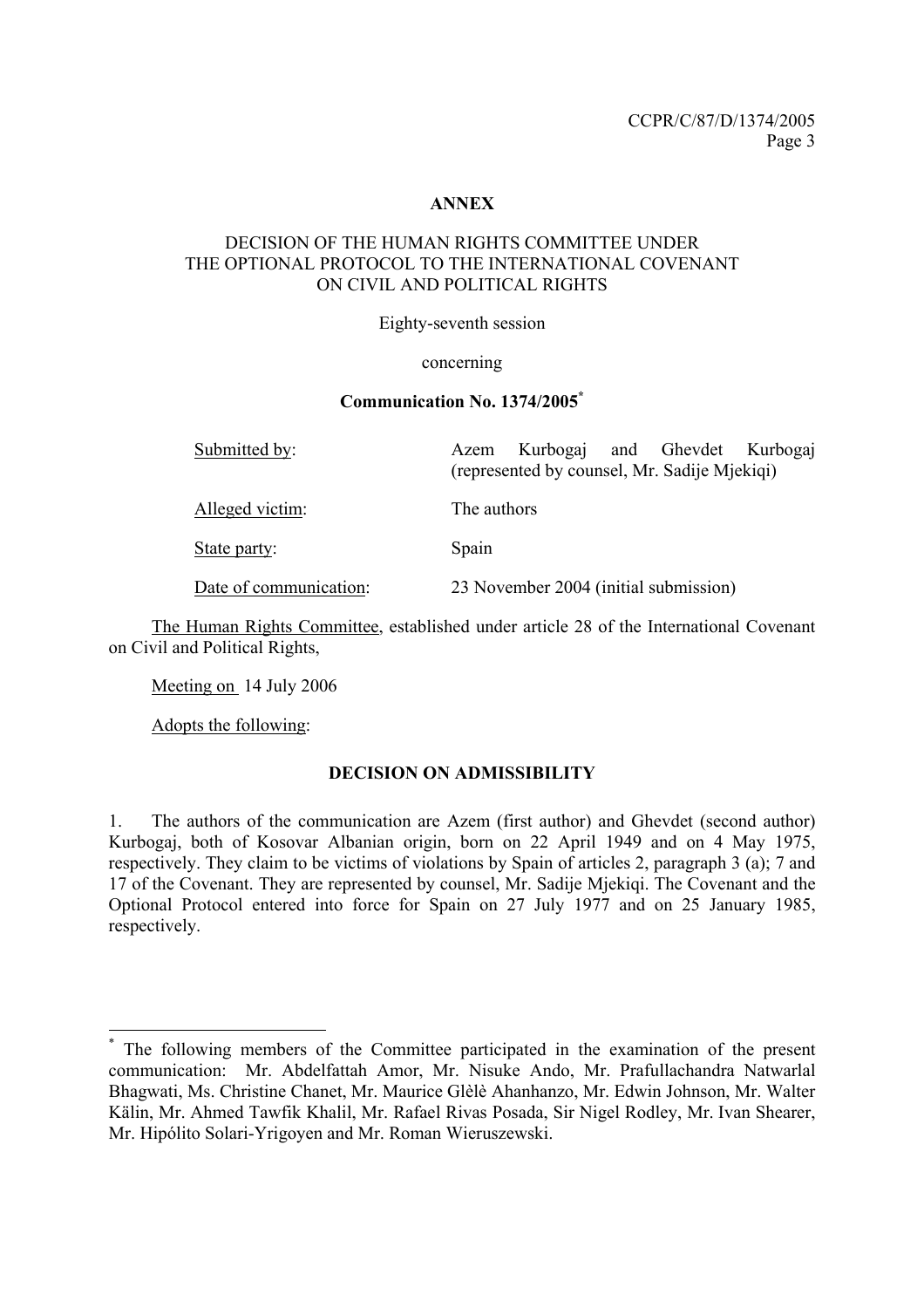#### **Factual background**

2.1 On 1 February 2003, at approximately 4:00 a.m., officers belonging to a special Spanish Police Unit of the United Nations Interim Administration Mission in Kosovo (UNMIK) forced their way into the authors' two adjacent houses located at Peja/Pec (Kosovo), breaking the doors and searching the premises without giving any reason. During the four-hour search, members of both families were forced to lie on the ground face down, with their hands tied behind their backs.

2.2 The first author was kicked and beaten on his shoulder. Despite the low temperature and the fact that several windows of his house had been broken by the police, he was forced to lie down on the cold floor, dressed only in shorts and a tee shirt. As a result, he caught bronchitis and developed asthma for the first time in his life, for which he was subsequently hospitalized for ten days.

2.3 Similarly, during the search of the second author's house, his pregnant wife, V.K., was forced to lie face down on the ground, with her hands tied behind her back, for three hours, one week prior to childbirth. A one year old child also caught bronchitis because of the manner and duration of the searches. Another family member, N.K., was pushed by the police while chopping firewood with an axe, causing cuts on her hand that required stitches.

2.4 The police confiscated savings of the families totaling  $187,000 \in$  from the second author's home, a pistol type TT-1, two hunting rifles, three cellular phones and  $40 \in$  belonging to the first author's wife, A.K. One rifle and two cellular phones were later returned to the authors. The damage caused to the furniture, doors and windows of the properties was in the order of 4,700€. While the first author signed a record of the search of his house, no such record was established in the second house, from where the said monies were confiscated.

2.5 Following the searches four members of the family, including the second author, were arrested and taken to the regional police headquarters in Pec. The second author was informed that he was a suspected terrorist. In particular, he was suspected of having attacked the UNMIK police station in Pec with a grenade in January 2003. He was released after approximately 36 hours in police custody. The other three individuals remained in detention for about four hours.

2.6 The authors' lawyer reported the matter to the UNMIK Police Commissioner, who replied that he could not accept the complaints. No reply was received from the Public Prosecutor in Pec District Court, to whom an application for the return of the seized items and compensation was addressed. The Ombudsperson in Kosovo wrote to the UNMIK Police Commissioner and, subsequently, to the Special Representative of the Secretary General, requesting access to the relevant file and documents, in accordance with the obligation to provide these under section 4.7 of Regulation 2000/38 on the Establishment of the Ombudsperson Institution in Kosovo. However, the Ombudsperson received no reply from them.

2.7 The authors provided to the Committee copy of a letter from the District Public Prosecutor to the Head of the Criminal Division at the Department of Justice informing him about the damage caused during the search. The letter indicates that the first author was claiming compensation.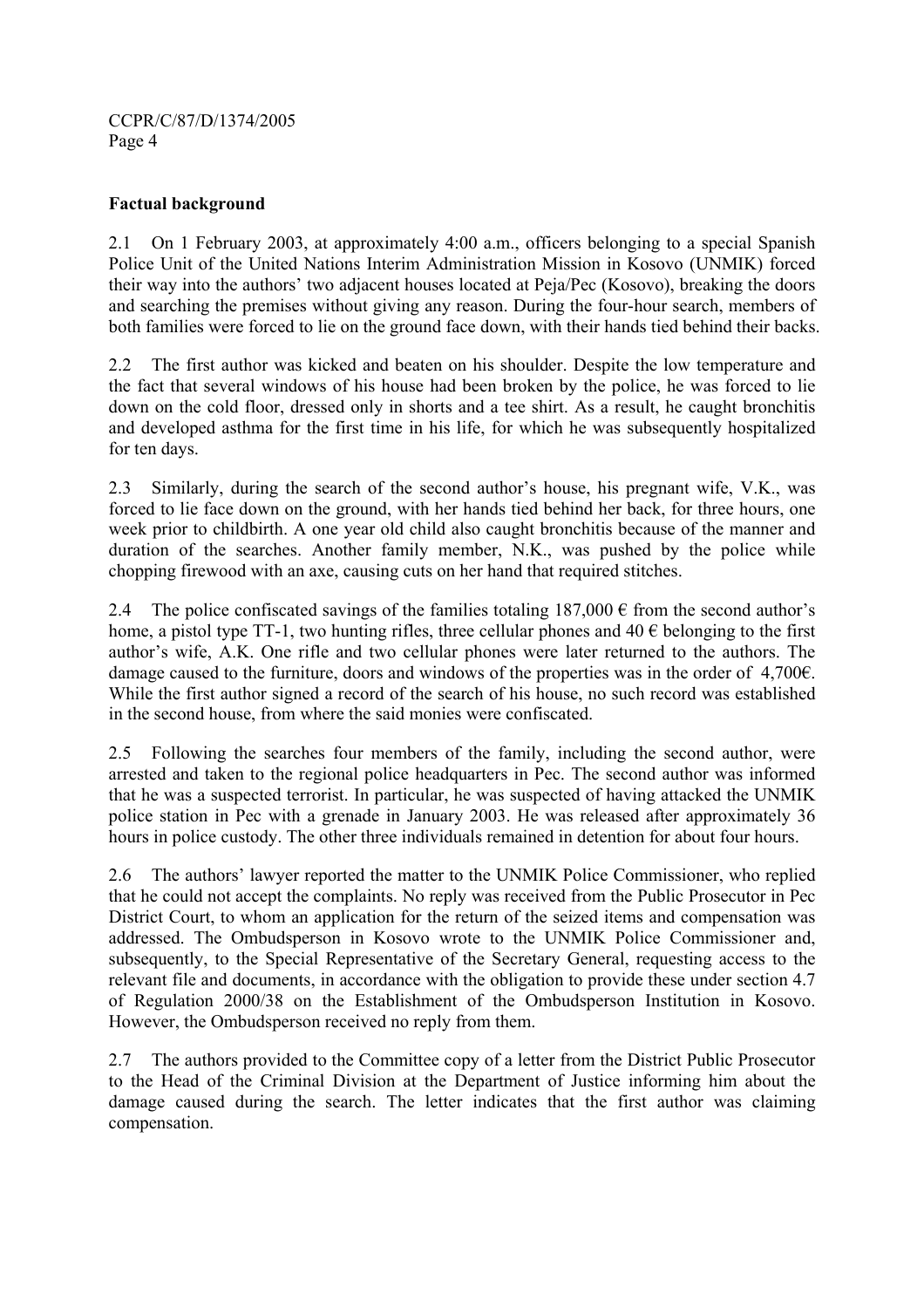#### **The complaint**

-

3.1 The authors claim violations of their rights under article 2, paragraph 3 (a), of the Covenant, as no effective remedy was available to them in Kosovo. The opening of an investigation by the prosecutor would have no reasonable prospects of success, in light of the immunity afforded to UNMIK under paragraph 3.3 of UNMIK Regulation No. 2000/47 on the Status, Privileges and Immunities of KFOR and UNMIK and their personnel. Such paragraph provides that "UNMIK personnel, including locally recruited personnel, shall be immune from legal process in respect of words spoken and all acts performed by them in their official capacity".

3.2 The authors submit that their case falls within the jurisdiction of Spain by virtue of the control exercised over them by members of the Spanish Police Unit of UNMIK. In this respect, they invoke the Committee's Views in *Saldias de López v. Uruguay*, according to which States parties are responsible for the violations of the Covenant committed by their agents on foreign territory.<sup>1</sup> The authors also invoke the Committee's General Comment No. 31 (2004), and state that Spain must respect and ensure the rights laid down in the Covenant to anyone within its power or effective control, even if not situated within its territory, regardless of the circumstances in which such power or effective control was obtained, such as forces constituting a national contingent assigned to an international peacekeeping or peace-enforcement operation.

3.3 The authors claim that, even though remedies might be available to them in Spain, these remedies are theoretical and illusory, but not available and effective, as required by the Covenant. It would be impractical for logistical reasons to require counsel to leave Kosovo and to pursue a remedy before the courts of Spain. He would be required to apply for a Spanish visa, but no Spanish Liaison Office exists in Kosovo which he could approach, neither does one exist in Skopje, the nearest foreign capital city. In Sarajevo, there is a Spanish liaison office where a visa could be sought, but in order to enter Bosnia with a UNMIK passport a Bosnian visa must be held, which can only be applied for in Skopje.

3.4 The authors recall that the European Court of Human Rights has held in numerous cases that the applicant must be able to initiate proceedings directly, without reliance on public officials, in order for the remedies to be adequate and effective. Obtaining the necessary visas and other travel documents would require discretionary action on the part of the respondent State. Therefore, the remedies which the State party might claim to be available to the authors in theory are rendered ineffective and inadequate in practice due to the dependency on such discretionary powers of the State party.

3.5 The authors claim that they were not provided with any information whatsoever either by the Spanish Police Unit, the UNMIK Police Commissioner or the Kosovo Ombudsperson, about potential remedies in Spain, and detailed information about such remedies was difficult to obtain. Article 23 of the Organic Law of Judicial Power (*Ley Orgánica del Poder Judicial*) provides that the Central Criminal Court (*Audiencia Nacional*) in Madrid has jurisdiction, at least in theory, over acts perpetrated by Spanish civil servants in the exercise of their functions abroad. Furthermore, the cost of taking proceedings in Spain is likely to be high, due to the need for the

<sup>&</sup>lt;sup>1</sup> Communication No. 52/1979, *Saldias de López v. Uruguay*, Views adopted on 29 July 1981.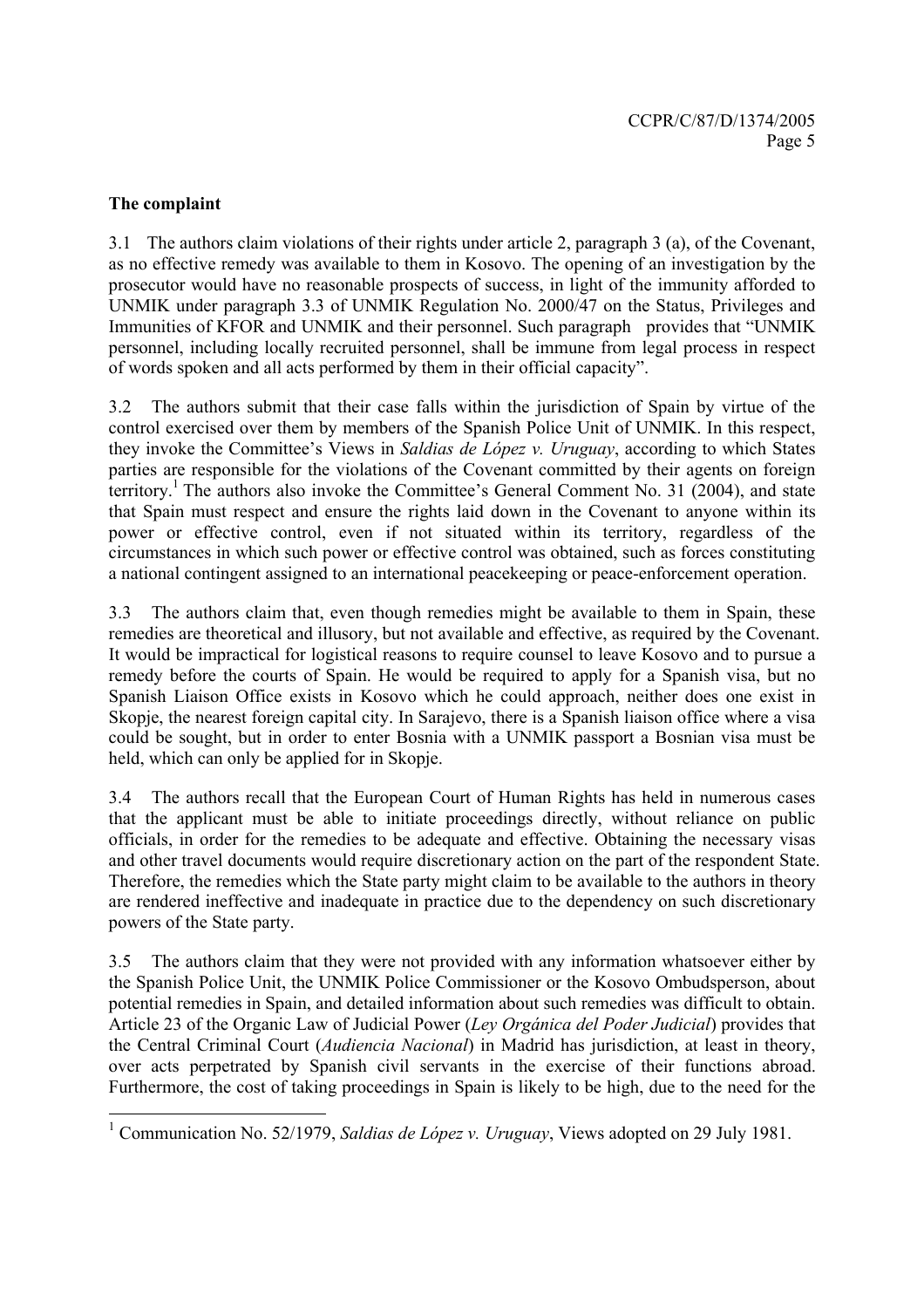presence of both an attorney and a barrister before the Court and also, in the case of the authors, a translator/interpreter, as well as the travel costs.

3.6 The authors indicate that the weak situation of human rights protection in Kosovo and the absence of review mechanisms were the subject of a report by the Council of Europe Parliamentary Assembly entitled "*Protection of human rights in Kosovo*", dated 6 January 2005. According to this report, UNMIK is not subject to the jurisdiction of any court, but only to the non binding jurisdiction of the Kosovo Ombudsperson; this constitutes a serious lacuna in the human rights protection system in Kosovo. The report recommends the establishment of a Human Rights Court for Kosovo.

3.7 The authors claim to be victims of a violation of article 7 of the Covenant, as their and their families' treatment by the police during the unlawful searches was inhuman. In particular, the fact that the first author was assaulted and that all members of the families were forced to lie on the floor for hours in freezing temperatures, including the second author's pregnant wife, amounts to a violation of article 7. The searches were conducted in an inhuman manner, several persons were assaulted, the health of others harmed and substantial damage to property was caused.

3.8 The authors allege a violation of their right, under article 17, not to be subjected to arbitrary or unlawful interference with their privacy, family and home. They refer, in this respect, to Section 3.5 of UNMIK Regulation 2000/47, which provides that: "UNMIK personnel shall respect the laws applicable in the territory of Kosovo and regulations issued by the Special Representative of the Secretary-General, in the fulfillment of the mandate given to UNMIK by Security Council resolution 1244 (1999). They shall refrain from any action or activity incompatible therewith." Furthermore, the searches were not conducted in accordance with the then applicable "Yugoslav Law on Criminal Procedure"<sup>2</sup>, according to which a search warrant

<sup>&</sup>lt;sup>2</sup> The authors quote in this respect article 207 of the Law, which reads: "(1) A search shall be ordered by court in a written and substantiated warrant. (2) The search warrant shall be presented before commencement of the search to the person whose place […] is to be searched. (3) A search may also be conducted without prior presentation of a warrant [...], if armed resistance is assumed or if it is necessary to perform the search immediately and by surprise, or if the search is to be conducted in a public place." They also quote art. 208 of the same Law, according to which: "(3) Two adult citizens shall be present as witnesses when a dwelling or person is searched. Before commencement of the search, the witnesses shall be cautioned to note how the search is conducted and instructed that they have a right to make their objections before signing the record of the search, if they feel that the content of the record is not accurate. […] (7) A record shall be drawn up concerning each search of a dwelling or person, and it shall be signed by the person whose premises or person have been searched and by the persons whose presence is required. During a search, only those items and papers related to the purpose of the search in the particular case shall be temporarily confiscated. The things and papers confiscated shall be entered and precisely indicated in the record, and the same information shall also be entered on the receipt which shall immediately be given to the person whose things or papers have been confiscated."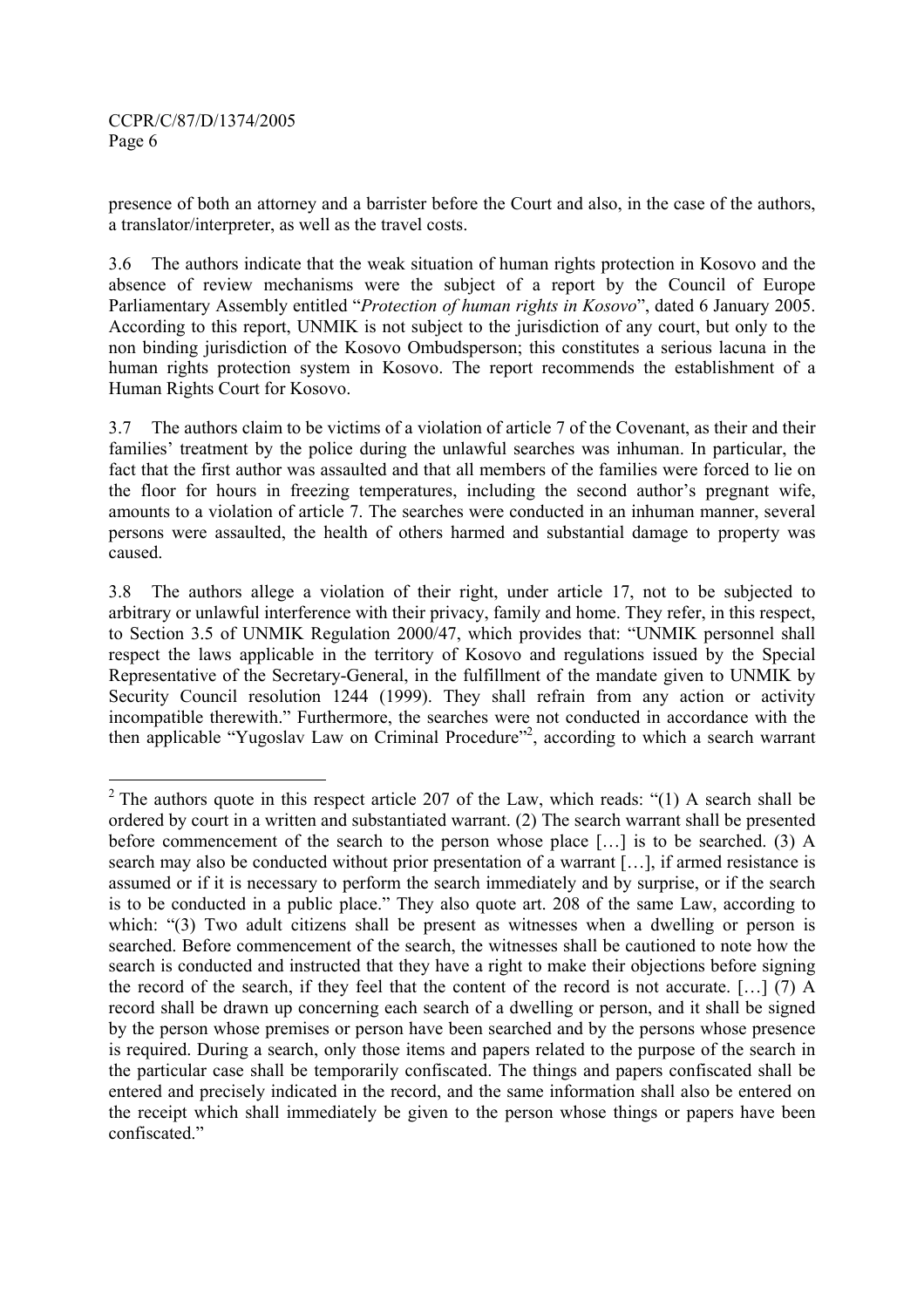must be presented before the beginning of the search, and a receipt for confiscated property must be issued. The search and seizure were conducted without any, or any proper, authorization or safeguards.

#### **State party's observations on admissibility**

4.1 By submission of 30 September 2005, the State party challenges the admissibility of the communication, alleging that the authors were neither within its territory nor subject to its jurisdiction. The facts are alleged to have occurred as part of UNMIK activities. Accordingly, the entity ultimately responsible is UNMIK, which is not a party to the Covenant. A State party to the Covenant cannot be held responsible by resorting to the argument that UNMIK regulations are ineffective, especially when no domestic remedy of such State was sought.

4.2 There are no similarities between the present case and the *Saldia de López v. Uruguay* case invoked by the authors. In the latter, the State agents responsible were not part of a UN Mission, but simply carrying out illegal activities outside the territory of the State's jurisdiction. In the present case, Spain cannot be held responsible for violations of articles 7 and 17 of the Covenant, in view of the location where the alleged acts took place, the nature of the police force alleged to have carried them out and the applicable law, i.e. UNMIK regulations or Yugoslav laws.

4.3 The State party rejects the authors' claim regarding a violation of article 2, paragraph 3 (a), by Spain. It is paradoxical to state, on one hand, that Spain has not provided an effective remedy and, on the other, that domestic remedies in Kosovo are ineffective. Given the nature of remedies in Kosovo which the authors considered it appropriate to exhaust (i.e. complaint before the UNMIK Police Commissioner and the local Prosecutor), it is clear that Spain cannot be expected to establish "effective remedies" in Kosovo. Furthermore, there is no evidence whatsoever of the alleged facts before the Spanish authorities, since they were never even brought to their attention.

4.4 The State party adds that free legal assistance benefits exist in Spain and that persons without resources can be assisted by a lawyer provided by the State. However, the authors did not even try to avail themselves of this possibility. Furthermore, an administrative claim regarding State liability can be formulated in writing and sent by mail, but not even this avenue was attempted by the authors.

4.5 Criminal proceedings are conducted ex-officio in Spain. If Spanish courts were competent to deal with the case, a simple complaint containing the basic facts would have been sufficient to initiate an investigation. However, this possibility was not explored either. The State party concludes, accordingly, that no domestic remedies have been exhausted.

4.6 The authors should have availed themselves of the possibilities provided for in paragraph 6.1 of UNMIK Regulations 2000/47, which define the right and duty of the Secretary General to waive the immunity of its personnel "in any case where, in his opinion, the immunity would impede the course of justice and can be waived without prejudice to the interest of UNMIK". This remedy is an effective one and has been resorted to on several occasions. Furthermore, Section 7 of the same Regulations stipulates that "Third party claims for property loss or damage and for personal injury, illness or death arising from or directly attributed to KFOR, UNMIK or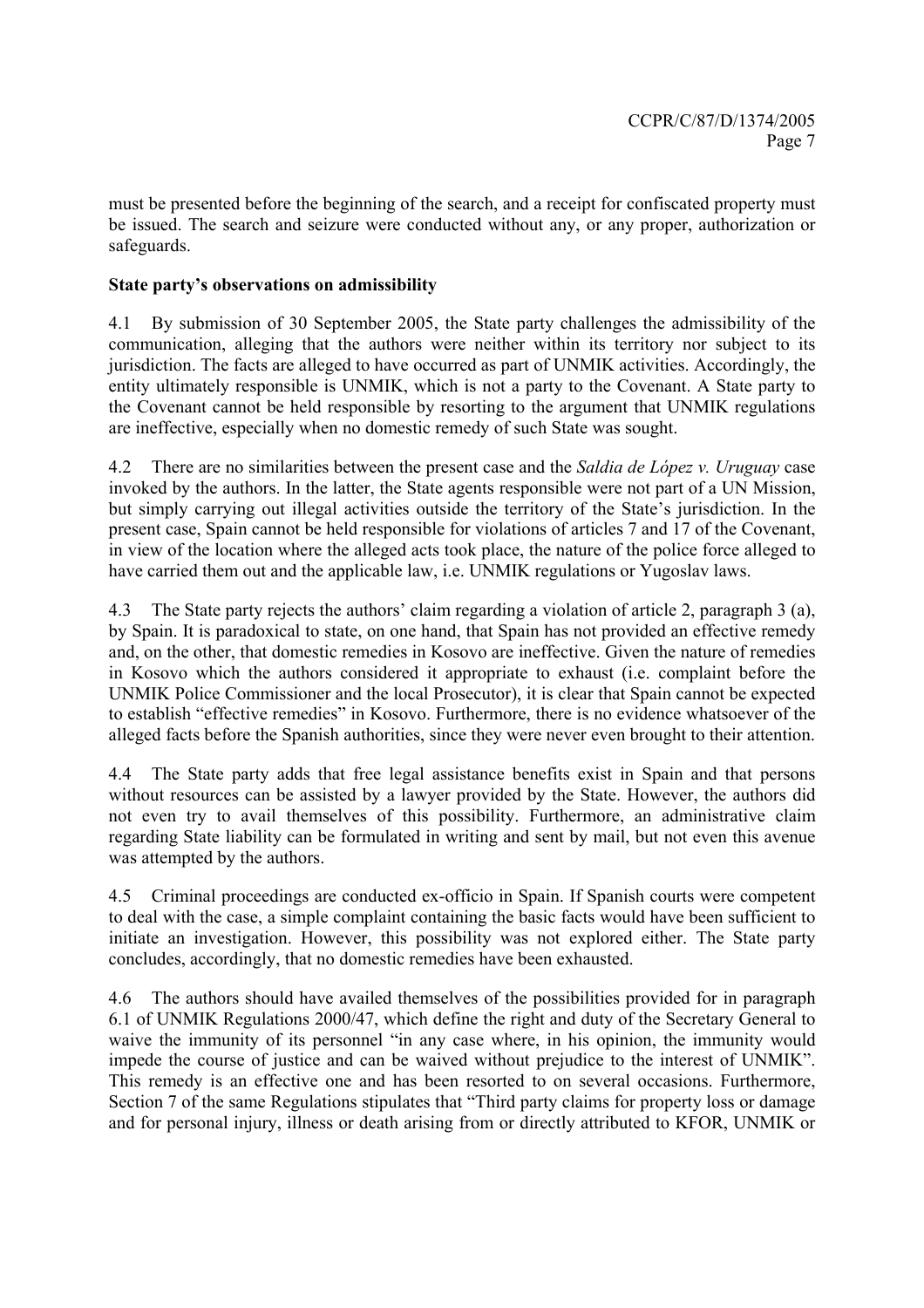their respective personnel and which do not arise from "operational necessity" of either international presence, shall be settled by Claims Commissions established by KFOR and UNMIK, in the manner to be provided for". There is no indication in the authors' submission that they ever filed a claim with this commission. Nor is any information about the result of the complaint allegedly filed with the Ombudsperson. In this respect, the State party recalls paragraph. 3.1 of Regulation No. 2000/38 on the Establishment of the Ombudsperson Institution in Kosovo, according to which "the Ombudsperson shall have jurisdiction to receive and investigate complaints from any person or entity in Kosovo concerning human rights violations and actions constituting an abuse of authority by the interim civil administration or any emerging central or local institution. The Ombudsperson shall give particular priority to allegations of especially severe or systematic violations and those founded on discrimination." The State party concludes that effective avenues of redress existed in Kosovo, none of which appear to have been pursued or completed.

4.7 The State party points out inconsistencies which raise doubts about the veracity of the author's allegations. For instance, it seemed odd that the members of the families were forced to lie down while at the same time one of them was allowed to use an axe. The police implication in the acts causing the injury with the axe remains unclear. Finally, a link between the police activity and the delivery of the pregnant woman a few days later seems to be suggested, but it remains speculative. There are also some mistakes in the authors' submission. For instance, it ignores the fact that a new Code of Criminal Procedure was adopted in Kosovo in July 2003, as result of which the rules regarding police searches referred to by the authors are no longer in force.

4.8 The State party concludes that the Committee has no competence in respect of activities of UNMIK and its personnel under the Optional Protocol, and that the authors have not exhausted domestic remedies available in the State party and in Kosovo.

#### **Author's comments**

5. By letter dated 14 January 2006 the authors insist on the veracity of the facts alleged. They say that the case was reported to the UNMIK Police Commissioner and a number of authorities in Pec, including the International Public Prosecutor, the District Public Prosecutor, the District Court, the Mayor and the International Administrator, as well as the Kosovo Government and the Ombudsperson in Prishtina. The authors requested all of them to take action, including by prosecuting those responsible and have the money and other stolen belongings returned. However, nothing has been done and there is no other remedy they can resort to in Kosovo. They reject the State party's argument about its lack of responsibility and reaffirm that Spain is responsible for the actions of its Police.

#### **Issues and proceedings before the Committee**

6.1 Before considering any claim contained in a communication, the Human Rights Committee must, in accordance with rule 93 of its rules of procedure, decide whether or not the communication is admissible under the Optional Protocol to the Covenant.